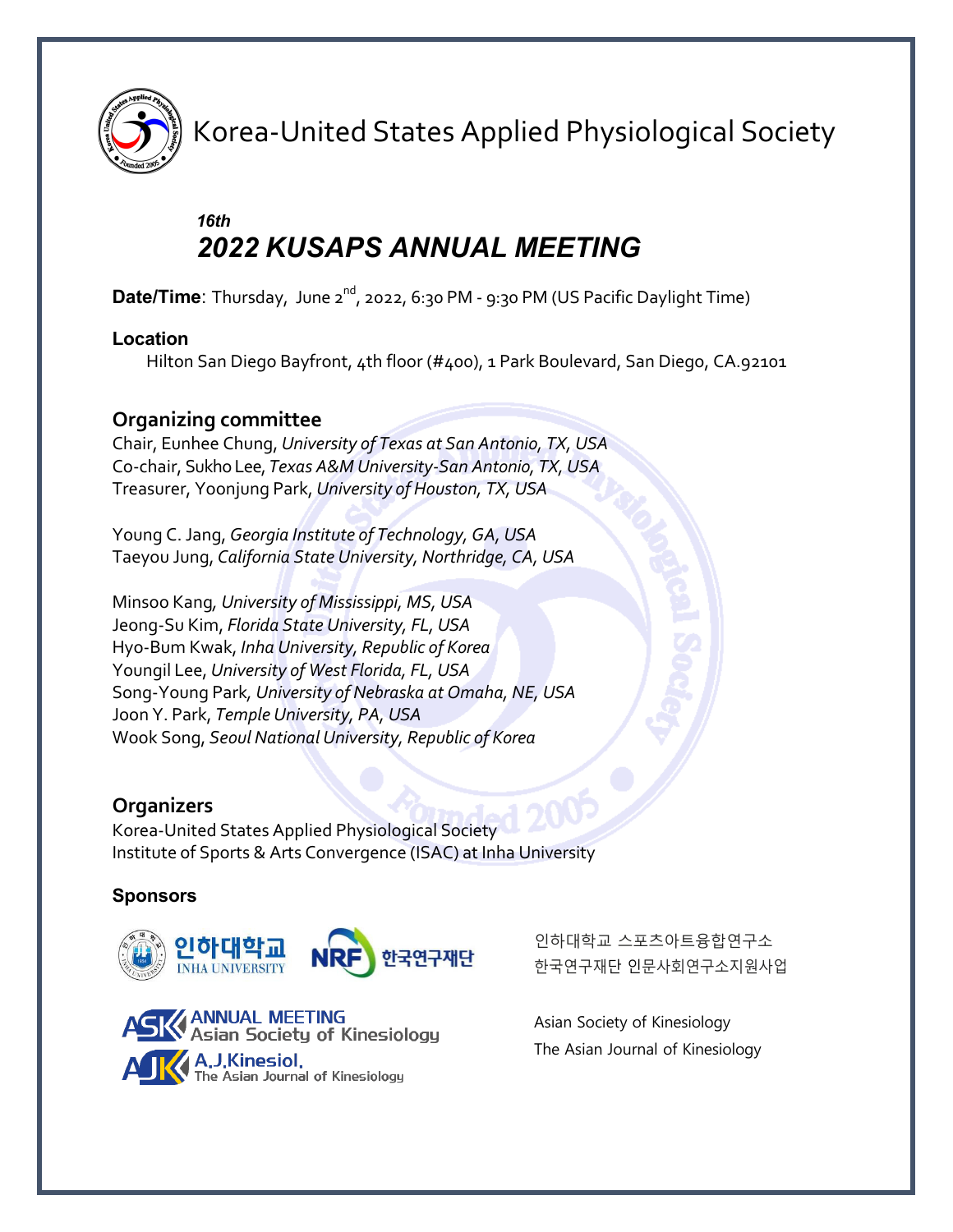# *MEETING SCHEDULE*

| $6:30 - 6:45 PM$<br>(US PDT)                                                                                            | <b>Welcoming Remarks and Society Update</b><br>Eunhee Chung, Ph.D. President, KUSAPS<br>University of Texas at San Antonio |  |
|-------------------------------------------------------------------------------------------------------------------------|----------------------------------------------------------------------------------------------------------------------------|--|
| 6:45 -7:00PM                                                                                                            | <b>Member News</b><br>Sukho Lee, PhD.<br>Texas A&M University-San Antonio                                                  |  |
| <b>Research Awards Ceremony</b><br>7:00 - 7:15 PM<br>Minsoo Kang, Ph.D., FACSM (Moderator)<br>University of Mississippi |                                                                                                                            |  |

*7:15 -9:15 PM Small group Discussion (***자유롭게** *50***분***/10***분이동***)*

| Table # | 토론주제                                                                                       | 진행자                                                                       |
|---------|--------------------------------------------------------------------------------------------|---------------------------------------------------------------------------|
| 1       | 방문교수 정보와 해외 공동 연구<br>Applying for a visiting professor in the US<br>Research collaboration | 이석호 교수 (Texas A&M Univ.-San Antonio)<br>송욱 교수 (Seoul National University) |
| 2       | 미국 대학원 지원<br>Graduate school application in the US                                         | 정태유 교수 (California State University, Northridge)                          |
| 3       | 미국대학의 교수임용/대학 이직<br>Academic jobs in the US/Move to another institute                      | 박준영 교수 (Temple University)<br>강민수 교수 (Univ. of Mississippi)               |
| 4       | 한국대학의 교수임용<br>Academics jobs in Korea                                                      | 송욱 교수 (Seoul National University)<br>곽효범 교수 (Inha University)             |
| 5       | 미국 대학원과 박사후과정 지원<br>Graduate schools and Post-doctoral fellowships in<br>the US            | 박송영 교수 (Univ. of Nebraska at Omaha)                                       |
| 6       | 논문출판과 연구비작성<br>Publication and grant writing                                               | 장영목 교수 (Georgia Institute of Technology)                                  |
| 7       | 대학원생및 박사후 연구생 교류                                                                           | 자유 교제                                                                     |

**9:20-9:30 PM (US PDT)**

*Closing Remarks* 

**Eunhee Chung, Ph.D. President, KUSAPS** *University of Texas at San Antonio.*